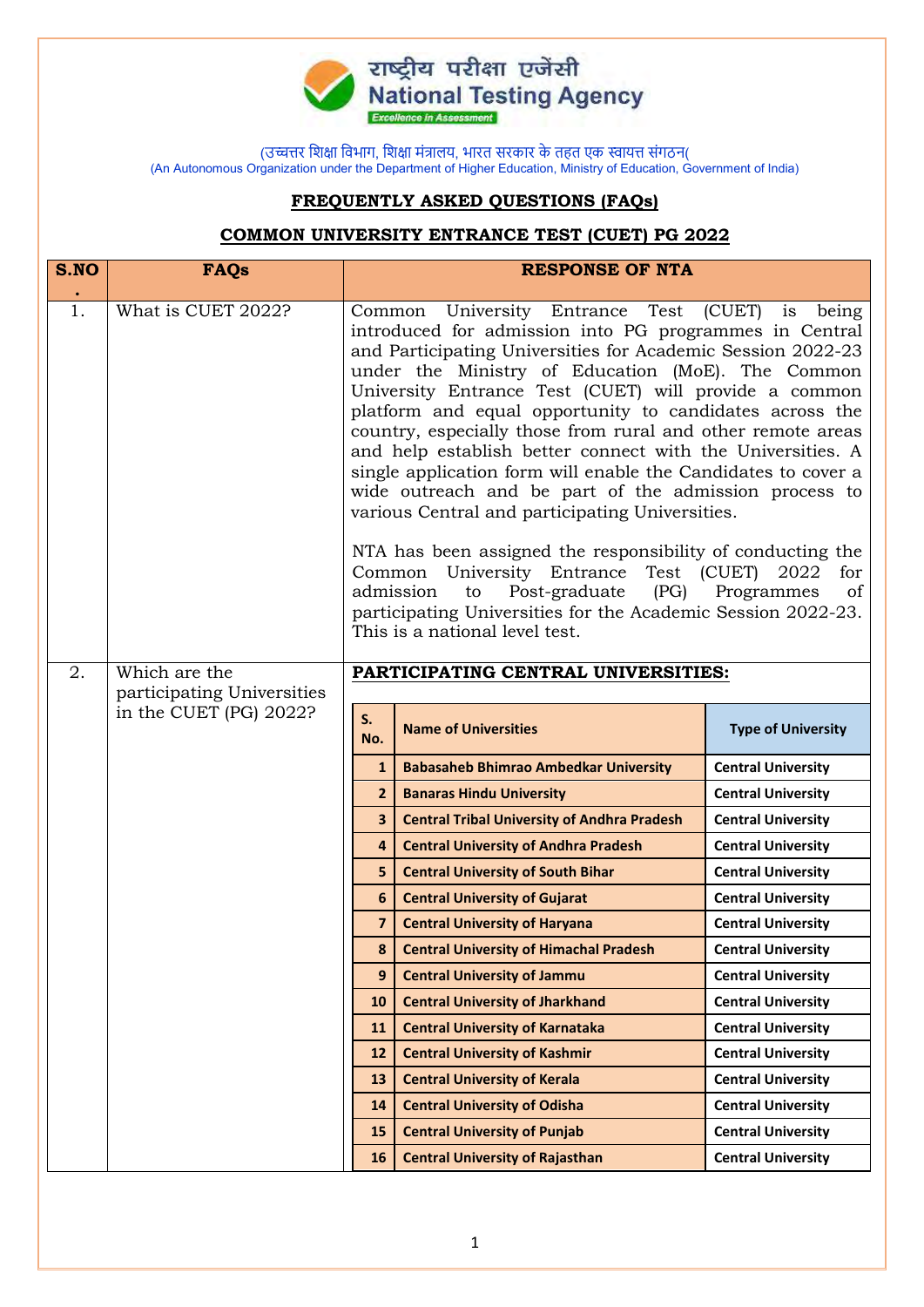

## राष्ट्रीय परीक्षा एजेंसी<br>National Testing Agency

(उच्चत्तर शिक्षा शिभाग, शिक्षा मंत्रालय, भारत सरकार के तहत एक स्वायत्त संगठन(

(An Autonomous Organization under the Department of Higher Education, Ministry of Education, Government of India)

| 17 |                                                                                   | <b>Central University</b>                                                                                                                                                                                                             |
|----|-----------------------------------------------------------------------------------|---------------------------------------------------------------------------------------------------------------------------------------------------------------------------------------------------------------------------------------|
|    |                                                                                   |                                                                                                                                                                                                                                       |
| 18 | <b>Amarkantak</b>                                                                 | <b>Central University</b>                                                                                                                                                                                                             |
|    |                                                                                   |                                                                                                                                                                                                                                       |
|    |                                                                                   | <b>Central University</b>                                                                                                                                                                                                             |
| 20 |                                                                                   | <b>Central University</b>                                                                                                                                                                                                             |
| 21 | <b>University</b>                                                                 | <b>Central University</b>                                                                                                                                                                                                             |
| 22 | <b>Jawaharlal Nehru University</b>                                                | <b>Central University</b>                                                                                                                                                                                                             |
| 23 | Mahatma Gandhi Antarrashtriya Hindi<br>Vishwavidyalaya                            | <b>Central University</b>                                                                                                                                                                                                             |
| 24 | <b>Manipur University</b>                                                         | <b>Central University</b>                                                                                                                                                                                                             |
| 25 | <b>North Eastern Hill University</b>                                              | <b>Central University</b>                                                                                                                                                                                                             |
| 26 | <b>Pondicherry University</b>                                                     | <b>Central University</b>                                                                                                                                                                                                             |
| 27 | <b>Sikkim University</b>                                                          | <b>Central University</b>                                                                                                                                                                                                             |
| 28 | <b>Tezpur University</b>                                                          | <b>Central University</b>                                                                                                                                                                                                             |
| 29 | The English and Foreign Languages University                                      | <b>Central University</b>                                                                                                                                                                                                             |
| 30 | <b>Tripura University</b>                                                         | <b>Central University</b>                                                                                                                                                                                                             |
| 31 | <b>University of Hyderabad</b>                                                    | <b>Central University</b>                                                                                                                                                                                                             |
| 32 | <b>Mahatma Gandhi Central University</b>                                          | <b>Central University</b>                                                                                                                                                                                                             |
| 33 | <b>Central Sanskrit University</b>                                                | <b>Central University</b>                                                                                                                                                                                                             |
| 34 | <b>National Sanskrit University</b>                                               | <b>Central University</b>                                                                                                                                                                                                             |
| 35 | <b>B.R. Ambedkar School of Economics</b><br><b>University</b>                     | <b>State University</b>                                                                                                                                                                                                               |
| 36 | <b>Madan Mohan Malviya University of</b><br><b>Technology</b>                     | <b>State University</b>                                                                                                                                                                                                               |
| 37 | <b>National Rail and Transport Institute</b>                                      | <b>Deemed University</b>                                                                                                                                                                                                              |
| 38 | Dr. A.P.J Abdul Kalam Technical University                                        | <b>State University</b>                                                                                                                                                                                                               |
| 39 | Devi Ahilya Vishvavidyalaya                                                       | <b>State University</b>                                                                                                                                                                                                               |
| 40 | <b>Sardar Patel University of Police, Security and</b><br><b>Criminal Justice</b> | <b>State University</b>                                                                                                                                                                                                               |
| 41 | <b>Rajiv Gandhi National Institute of Youth</b><br><b>Development</b>             | <b>Central University</b>                                                                                                                                                                                                             |
| 42 | <b>Apex University</b>                                                            | <b>State University</b>                                                                                                                                                                                                               |
|    |                                                                                   |                                                                                                                                                                                                                                       |
|    | 19                                                                                | <b>Central University of Tamil Nadu</b><br>(a) Indira Gandhi National Tribal University<br>(b)IGNTU-Regional Centre Manipur<br>Dr. Harisingh Gour Vishwavidyalaya<br>Guru Ghasidas Vishwavidyalaya<br>Hemvati Nandan Bahuguna Garhwal |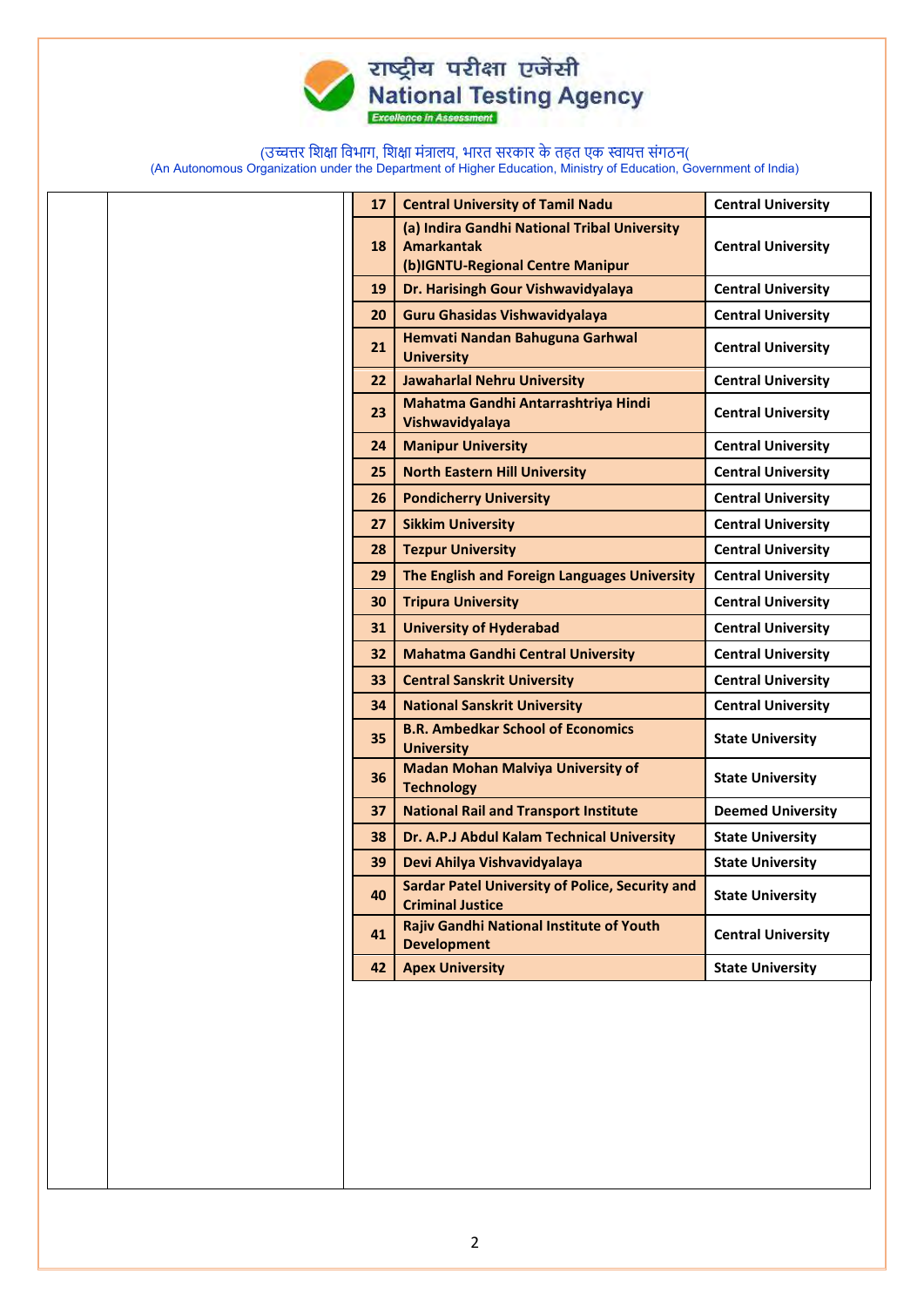

| 3. | Duration of Online<br>registration and<br>submission of Application<br>Form for CUET (PG) 2022 | 19 May 2022 to 18 June 2022 (upto 05:00 pm)                                                                                                                                                                                                                                                         |
|----|------------------------------------------------------------------------------------------------|-----------------------------------------------------------------------------------------------------------------------------------------------------------------------------------------------------------------------------------------------------------------------------------------------------|
| 4. | Last Date of successful<br>fee transaction for CUET<br>(PG) 2022                               | 19 June 2022 (upto 11:50 pm)                                                                                                                                                                                                                                                                        |
| 5. | What<br>programmes<br>are<br>offered<br>in<br>these<br>Universities?                           | The details of Programme of Studies, Eligibility Criteria,<br>Structure etc. are available on NTA website https://cuet.nta.nic.in/<br>Check the question paper code from the bunching list<br>carefully as similar courses are being evaluated under<br>various QP Codes by different Universities. |
| 6. | Can a Candidates apply<br>in more than one course.                                             | An applicant can apply for three (03) Test Papers by paying<br>application fee as mentioned at point 19.<br>An applicant can further apply for additional Test Papers<br>by paying additional application fees as applicable.<br>Care to be taken to select only one Question<br>paper in a slot.   |
| 7. | How many papers can be<br>selected in a slot.                                                  | Only one paper can be selected in one slot                                                                                                                                                                                                                                                          |
| 8. | What is<br>mode<br>the<br>of <sub>l</sub><br>exam?                                             | CBT (Computer Based Test)                                                                                                                                                                                                                                                                           |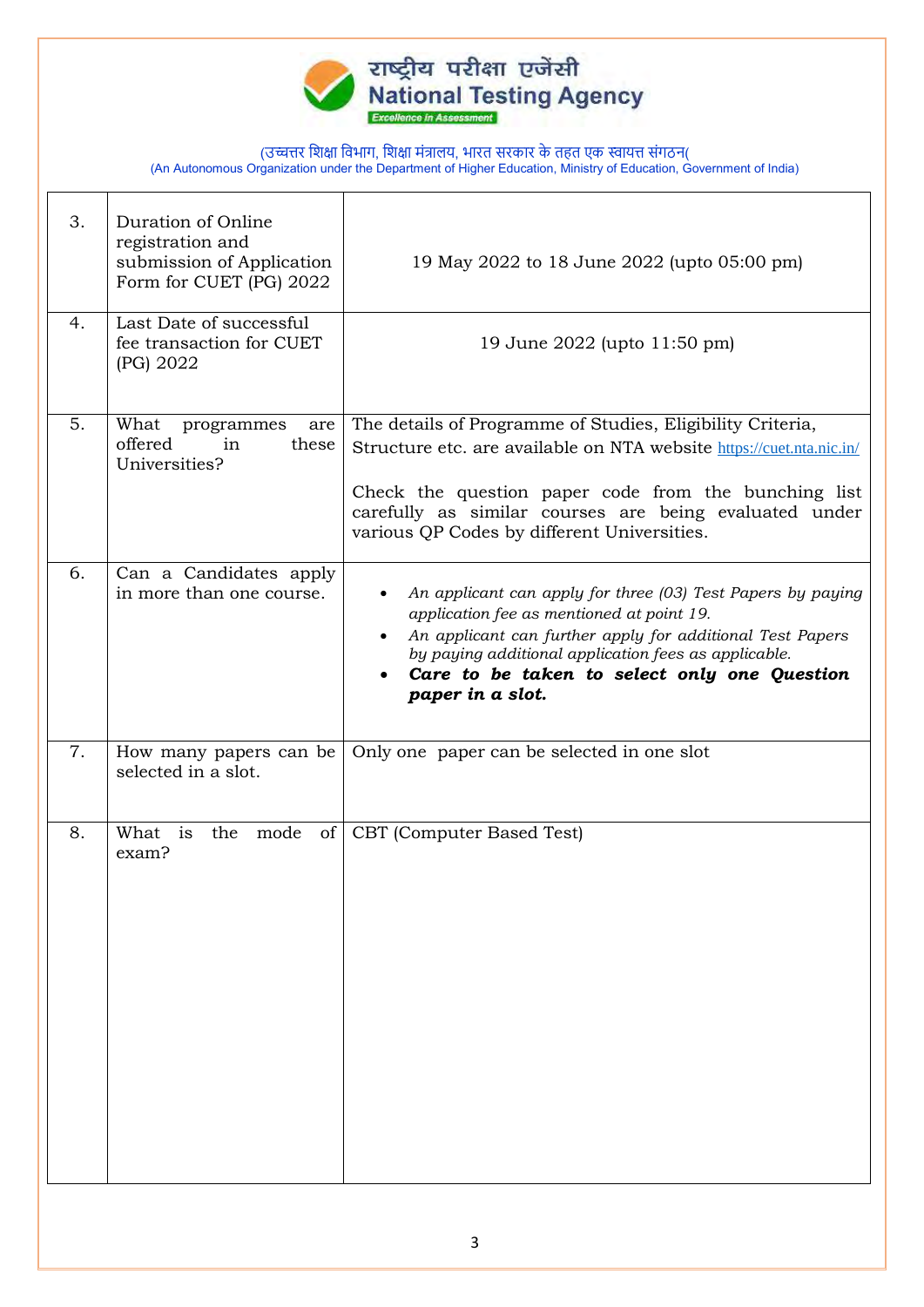

| question paper and its | Pattern<br>1 | <b>General Question Pattern for PG:</b><br><b>Question Pattern</b><br>The no. of questions will be 100 and divided into<br>two parts<br>Part A: 25 Questions consisting of Language<br><b>Comprehension/Verbal Ability</b><br>Part B: 75 Domain Knowledge Questions<br>comprising of Teaching Aptitude, Social<br>Sciences,<br><b>Mathematics &amp; Science)</b><br>The no. of questions will be 100 and divided into<br>two parts<br>Part A: Consisting of Language Comprehension/<br>Verbal Ability, General Awareness,<br>Mathematical/Quantitative Ability and<br>Analytical Skills comprising of 25 MCQs. | <b>Paper Code</b><br>PGQP01<br>PGQP02 to PGQP07<br>PGQP09 to PGQP37<br>PGQP39<br>PGQP41 to PGQP59<br>PGQP61 to PGQ73                                                                                                                                                                                                                                                                                                                                    |
|------------------------|--------------|----------------------------------------------------------------------------------------------------------------------------------------------------------------------------------------------------------------------------------------------------------------------------------------------------------------------------------------------------------------------------------------------------------------------------------------------------------------------------------------------------------------------------------------------------------------------------------------------------------------|---------------------------------------------------------------------------------------------------------------------------------------------------------------------------------------------------------------------------------------------------------------------------------------------------------------------------------------------------------------------------------------------------------------------------------------------------------|
|                        |              |                                                                                                                                                                                                                                                                                                                                                                                                                                                                                                                                                                                                                |                                                                                                                                                                                                                                                                                                                                                                                                                                                         |
|                        |              |                                                                                                                                                                                                                                                                                                                                                                                                                                                                                                                                                                                                                |                                                                                                                                                                                                                                                                                                                                                                                                                                                         |
|                        |              |                                                                                                                                                                                                                                                                                                                                                                                                                                                                                                                                                                                                                |                                                                                                                                                                                                                                                                                                                                                                                                                                                         |
|                        |              |                                                                                                                                                                                                                                                                                                                                                                                                                                                                                                                                                                                                                |                                                                                                                                                                                                                                                                                                                                                                                                                                                         |
|                        |              |                                                                                                                                                                                                                                                                                                                                                                                                                                                                                                                                                                                                                |                                                                                                                                                                                                                                                                                                                                                                                                                                                         |
|                        |              |                                                                                                                                                                                                                                                                                                                                                                                                                                                                                                                                                                                                                |                                                                                                                                                                                                                                                                                                                                                                                                                                                         |
|                        |              |                                                                                                                                                                                                                                                                                                                                                                                                                                                                                                                                                                                                                |                                                                                                                                                                                                                                                                                                                                                                                                                                                         |
|                        |              |                                                                                                                                                                                                                                                                                                                                                                                                                                                                                                                                                                                                                |                                                                                                                                                                                                                                                                                                                                                                                                                                                         |
|                        |              |                                                                                                                                                                                                                                                                                                                                                                                                                                                                                                                                                                                                                | PGQP75 to PGQ77                                                                                                                                                                                                                                                                                                                                                                                                                                         |
|                        |              | Part B: Domain Knowledge comprising of 75<br>MCQs.                                                                                                                                                                                                                                                                                                                                                                                                                                                                                                                                                             |                                                                                                                                                                                                                                                                                                                                                                                                                                                         |
|                        |              | The no. of questions will be 100 and divided into                                                                                                                                                                                                                                                                                                                                                                                                                                                                                                                                                              | PGQP08                                                                                                                                                                                                                                                                                                                                                                                                                                                  |
|                        |              |                                                                                                                                                                                                                                                                                                                                                                                                                                                                                                                                                                                                                | PGQP74                                                                                                                                                                                                                                                                                                                                                                                                                                                  |
|                        | $\mathbf{2}$ | Comprehension/ Verbal Ability,<br>General Knowledge, and<br>Mathematical/Quantitative ability)<br><b>Engineering or Mechanical Engineering</b>                                                                                                                                                                                                                                                                                                                                                                                                                                                                 | PGQP78                                                                                                                                                                                                                                                                                                                                                                                                                                                  |
|                        |              | etc.                                                                                                                                                                                                                                                                                                                                                                                                                                                                                                                                                                                                           |                                                                                                                                                                                                                                                                                                                                                                                                                                                         |
|                        |              | The no. of questions will be 100 and divided into                                                                                                                                                                                                                                                                                                                                                                                                                                                                                                                                                              | PGQP60                                                                                                                                                                                                                                                                                                                                                                                                                                                  |
|                        |              | Awareness, Mathematical Ability and<br><b>Logical Reasoning)</b>                                                                                                                                                                                                                                                                                                                                                                                                                                                                                                                                               |                                                                                                                                                                                                                                                                                                                                                                                                                                                         |
|                        |              |                                                                                                                                                                                                                                                                                                                                                                                                                                                                                                                                                                                                                |                                                                                                                                                                                                                                                                                                                                                                                                                                                         |
|                        | 3            | 100 Questions (Language Comprehension/ Verbal PGQP40                                                                                                                                                                                                                                                                                                                                                                                                                                                                                                                                                           |                                                                                                                                                                                                                                                                                                                                                                                                                                                         |
|                        |              |                                                                                                                                                                                                                                                                                                                                                                                                                                                                                                                                                                                                                | two parts<br>Part A: 25 Questions (Language<br>Part B: 75 Questions Domain knowledge e.g. Civil<br>two parts<br>Part A: 25 Questions (General Knowledge/<br>Part B: 75 Questions of specific language.<br>100 Questions (Language Comprehension/ Verbal PGQP38<br>Ability, Mathematical/ Quantitative ability, Data<br>Interpretation and Logical Reasoning)<br>Ability, General Knowledge/ Awareness,<br><b>Computer Basics and Logical Reasoning)</b> |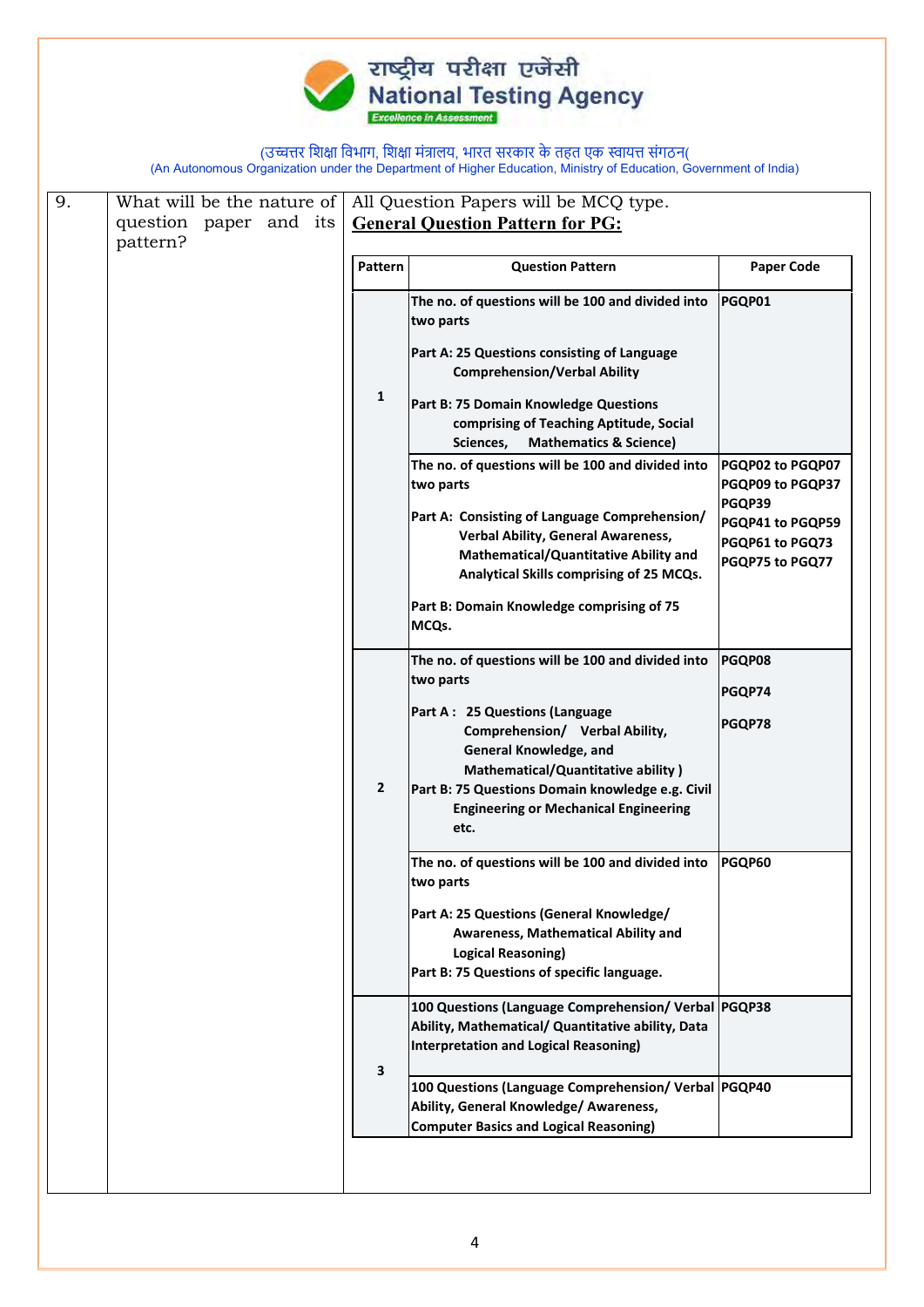

| 10. | What is the Medium of<br>Paper?                                                 | <b>Note</b><br>➤<br>Candidates can apply for ONLY ONE COURSE IN A<br>SLOT. The candidate should read the Information<br>Bulletin carefully and identify the course and the<br>University for which he/she is applying and check the<br>eligibility of the University where they are seeking<br>admission.<br>> For PGQP08, PGQP60 and PGQP74 and PGQP78 only<br>one course can be selected from the drop down list in<br>the registration form.<br>$\triangleright$ The entire Question Paper for PGQP05 (English) and<br>PGQP06 (Hindi) would be in only one language.<br>$\triangleright$ The Question Paper will be in Sanskrit only for<br>Acharya, Shiksha Shastri and Shiksha Acharya<br>Courses.<br>> Further in case of Shiksha Shastri and Shiksha<br>Acharya the entire 100 questions of the question<br>paper would be in Sanskrit language only.<br>$\triangleright$ In case of PGQP60 and PGQP62 concerned language<br>would be used for the domain knowledge questions<br>i.e. 75 questions.<br>$\triangleright$ Candidates has to choose language English or Hindi<br>for the General Paper (Choose Carefully).<br>The CUET -2022 will be Bilingual-English and Hindi or |  |
|-----|---------------------------------------------------------------------------------|-----------------------------------------------------------------------------------------------------------------------------------------------------------------------------------------------------------------------------------------------------------------------------------------------------------------------------------------------------------------------------------------------------------------------------------------------------------------------------------------------------------------------------------------------------------------------------------------------------------------------------------------------------------------------------------------------------------------------------------------------------------------------------------------------------------------------------------------------------------------------------------------------------------------------------------------------------------------------------------------------------------------------------------------------------------------------------------------------------------------------------------------------------------------------------------------|--|
|     |                                                                                 | specific language where required.<br>The Question Paper will be in Sanskrit only for<br>➤<br>Acharya, Shiksha Shastri and Shiksha Acharya<br>Courses.<br>Further in case of Shiksha Shastri and Shiksha<br>Acharya the entire 100 questions of the question<br>paper would be in Sanskrit language only.<br>In case of PGQP60 and PGQP62 the specific language<br>➤<br>would be used for the domain knowledge questions i.e.<br>75 questions.                                                                                                                                                                                                                                                                                                                                                                                                                                                                                                                                                                                                                                                                                                                                           |  |
| 11. | What would be syllabus for<br>the exam?                                         | The Examination Syllabus would be uploaded on the NTA<br>Website and also see the Information Bulletin.                                                                                                                                                                                                                                                                                                                                                                                                                                                                                                                                                                                                                                                                                                                                                                                                                                                                                                                                                                                                                                                                                 |  |
| 12. | What are the examination<br>dates for CUET 2022?                                | Will be announced later through website.                                                                                                                                                                                                                                                                                                                                                                                                                                                                                                                                                                                                                                                                                                                                                                                                                                                                                                                                                                                                                                                                                                                                                |  |
| 13. | What are the different<br>modes<br>to<br>apply<br>for<br><b>CUET (PG) 2022?</b> | Application Forms can only be submitted through online<br>mode on the website https://cuet.nta.nic.in/<br>The Application Form other than online mode will not be<br>accepted.                                                                                                                                                                                                                                                                                                                                                                                                                                                                                                                                                                                                                                                                                                                                                                                                                                                                                                                                                                                                          |  |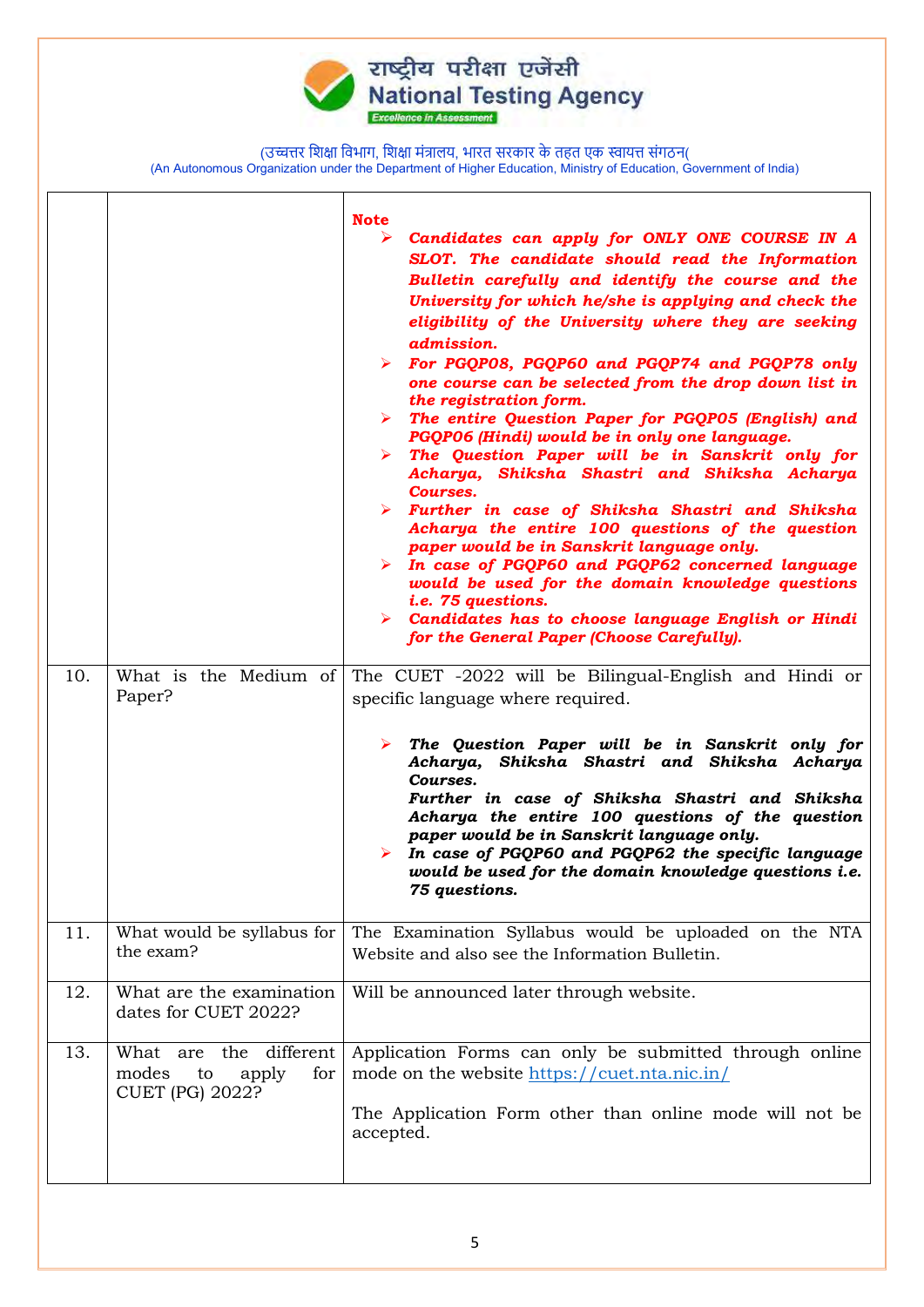

| 14. | How will the admissions<br>be given?                                                                           | Admissions will be handled at the level of each of the<br>participating Universities for their respective programs. After<br>the declaration of the CUET results, the respective<br>Universities will declare the counselling/admission schedule<br>and merit list based on CUET 2022 score and any other<br>criteria of participating universities. Please see the website of<br>the concerned university for details. There will be online<br>admission counselling for some universities with additional<br>fees.          |
|-----|----------------------------------------------------------------------------------------------------------------|-------------------------------------------------------------------------------------------------------------------------------------------------------------------------------------------------------------------------------------------------------------------------------------------------------------------------------------------------------------------------------------------------------------------------------------------------------------------------------------------------------------------------------|
| 15. | submit<br>Can<br>$\bf{I}$<br>two<br>application forms for two<br>courses at a time?                            | Applicant as per eligibility can apply for multiple courses,<br>however, only one course per slot can be chosen.<br>Candidate should not apply through duplicate or multiple<br>forms, which may leads to cancellation of all his/her<br>Application Forms.                                                                                                                                                                                                                                                                   |
| 16. | Can I use my<br>friend's<br>address<br>when<br>email<br>registering for?                                       | No, the applicant should use only their own valid and<br>unique email address as all communications will be made on<br>the registered e-mail id or SMS.<br>Further, you will not able to change or edit the mobile<br>number and email address on the application form later as<br>these particulars are fixed.                                                                                                                                                                                                               |
| 17. | What<br>documents<br>or  <br>certificates do I need to<br>upload along with<br>the<br><b>Application Form?</b> | upload<br>$\bullet$<br>Candidates<br>need<br>scanned<br>of<br>to<br>images<br>photograph and signature with the Application Form.<br>No certificates are required to be uploaded along with the<br>$\bullet$<br>Application Form at the time of online submission.<br>The documents / certificates etc., shall be verified directly at<br>the time of admission by the concerned University.                                                                                                                                  |
| 18. | How can I pay Application<br>Fee?                                                                              | • Fee can be paid using SBI, Canara Bank, HDFC Bank,<br>ICICI Bank payment gateways through Debit Card/Credit<br>Card/Net Banking/UPI/ Wallet. Candidates need to keep<br>proof of fee paid.<br>In case the Confirmation Page is not generated after<br>payment of fee, the transaction stands cancelled and the<br>amount will be refunded into the candidate's account<br>after reconciliation with the bank.<br>However, the candidate has to make another transaction, in<br>case the Confirmation Page is not generated. |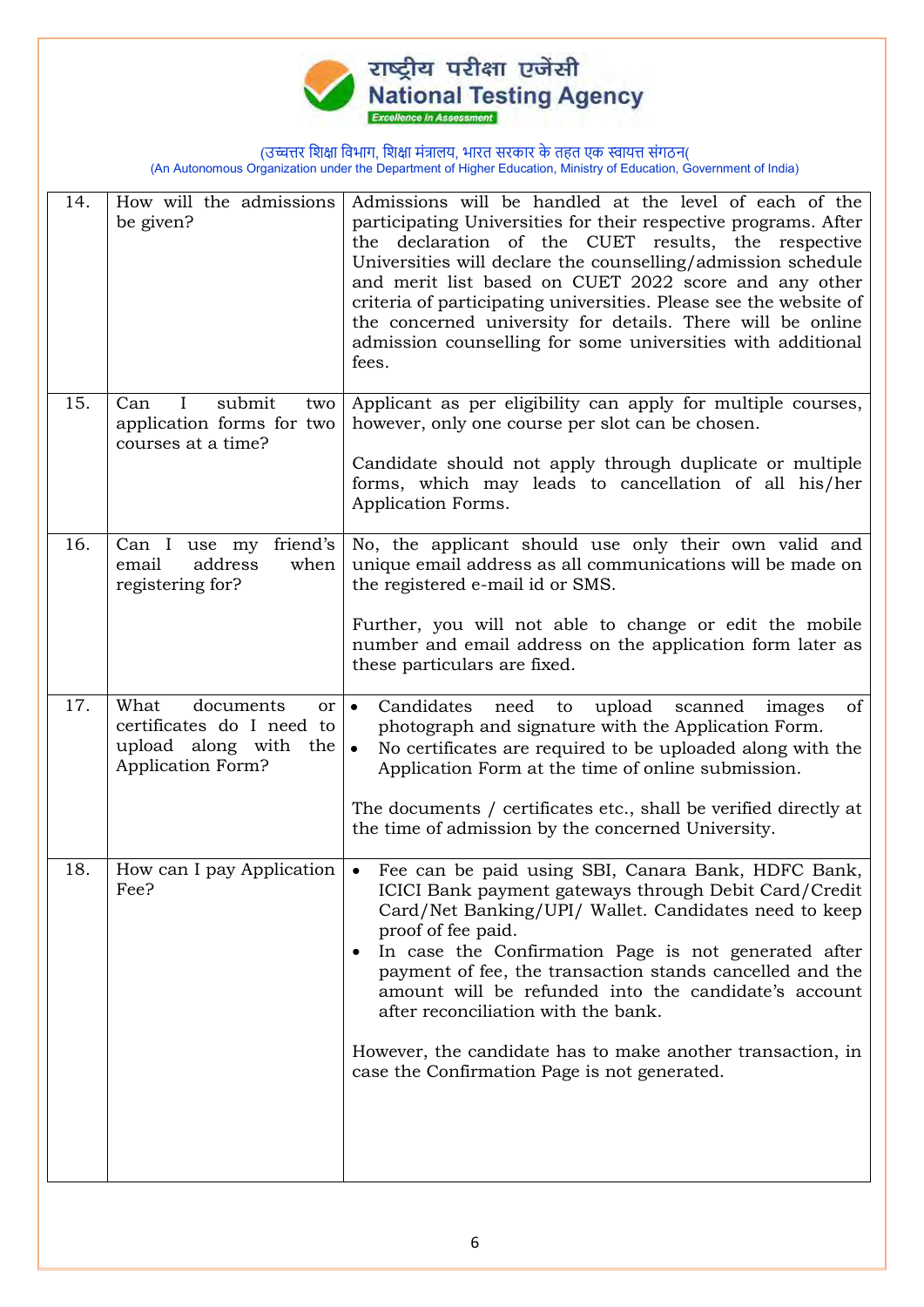

| 19.                         | How<br>much<br>is<br>the<br>examination fee for PG? Is | The examination fee details are as follows:                                                                                                                                                                      |                                                                                                                                                                                                                                                                                                                                                                                                                                                                                                                                                                                                                                                                                                                                                                                                                                                                                                                                                |                                                                            |                                                               |                                                                                                                                          |
|-----------------------------|--------------------------------------------------------|------------------------------------------------------------------------------------------------------------------------------------------------------------------------------------------------------------------|------------------------------------------------------------------------------------------------------------------------------------------------------------------------------------------------------------------------------------------------------------------------------------------------------------------------------------------------------------------------------------------------------------------------------------------------------------------------------------------------------------------------------------------------------------------------------------------------------------------------------------------------------------------------------------------------------------------------------------------------------------------------------------------------------------------------------------------------------------------------------------------------------------------------------------------------|----------------------------------------------------------------------------|---------------------------------------------------------------|------------------------------------------------------------------------------------------------------------------------------------------|
|                             | it different if I apply for                            |                                                                                                                                                                                                                  |                                                                                                                                                                                                                                                                                                                                                                                                                                                                                                                                                                                                                                                                                                                                                                                                                                                                                                                                                | Fee Payable by Candidates in INR                                           |                                                               |                                                                                                                                          |
|                             | programmes<br>in<br>more                               |                                                                                                                                                                                                                  | (through: Net-Banking/ Debit Card / Credit Card / UPI/Wallet)<br>In India (Fee In $\bar{\tau}$ )<br>Outside India (Fee In ₹)                                                                                                                                                                                                                                                                                                                                                                                                                                                                                                                                                                                                                                                                                                                                                                                                                   |                                                                            |                                                               |                                                                                                                                          |
| participating Universities? |                                                        | Category                                                                                                                                                                                                         | <b>Application</b><br>Fee (for up to<br>three Test<br>papers)                                                                                                                                                                                                                                                                                                                                                                                                                                                                                                                                                                                                                                                                                                                                                                                                                                                                                  | <b>Fees for</b><br>additional<br><b>Test Papers</b><br>(Per test<br>paper) | <b>Application</b><br>Fee (for up<br>to three Test<br>papers) | <b>Fees for</b><br>additional<br><b>Test Papers</b><br>(Per test<br>paper)                                                               |
|                             |                                                        | General                                                                                                                                                                                                          | ₹ 800/-                                                                                                                                                                                                                                                                                                                                                                                                                                                                                                                                                                                                                                                                                                                                                                                                                                                                                                                                        | ₹ 200/-                                                                    |                                                               |                                                                                                                                          |
|                             |                                                        | OBC-NCL/Gen-<br><b>EWS</b>                                                                                                                                                                                       | ₹ 600/-                                                                                                                                                                                                                                                                                                                                                                                                                                                                                                                                                                                                                                                                                                                                                                                                                                                                                                                                        | ₹ 150/-                                                                    | $4000/-$                                                      | 1000/-                                                                                                                                   |
|                             |                                                        | SC/ST/Third<br>Gender                                                                                                                                                                                            | ₹ 550/-                                                                                                                                                                                                                                                                                                                                                                                                                                                                                                                                                                                                                                                                                                                                                                                                                                                                                                                                        | ₹ 150/-                                                                    |                                                               |                                                                                                                                          |
|                             |                                                        | <b>PwBD</b>                                                                                                                                                                                                      | ₹ 500/-                                                                                                                                                                                                                                                                                                                                                                                                                                                                                                                                                                                                                                                                                                                                                                                                                                                                                                                                        | ₹ 150/-                                                                    |                                                               |                                                                                                                                          |
| 20.                         | Do<br>need<br>$\bf{I}$<br>to<br>send                   | <b>Note:</b><br>An<br><b>Important Instruction</b><br>$\bullet$<br>The Candidates are NOT required to send/ submit the                                                                                           | applicant can make for payment through<br>banking/debit/credit card/UPI/Wallet.<br>GST and other taxes as applicable by Govt. of India/ Bank to be<br>paid by the candidate.<br>Applicants are advised to read Payment instructions carefully<br>before paying the application fee.<br>An applicant can apply for three $(03)$ Test Papers by paying<br>application fee as mentioned above.<br>An applicant can further apply for additional Test Papers by<br>paying additional application fees of Rs. 200/- (General<br>applicants) or Rs. 150/- (OBC-NCL/Gen-EWS/SC/ST/Third<br>Gender/PwBD Applicants) per Test Paper for PG Programmes.<br>Candidates opting for test centres outside India will have to<br>pay application fee of Rs. 4000/- irrespective of the category<br>they belong to for upto three list papers.<br>Further, for applying for additional test papers a fee of Rs.<br>1000/- per additional paper has to be paid. |                                                                            |                                                               | net-                                                                                                                                     |
|                             | Confirmation Page to NTA                               | Confirmation Page of Online Application Form (or any<br>document) to NTA. However, they are advised to retain the<br>following<br>reference/correspondence:<br>copies)<br>Photographs (same<br>Application Form) | documents<br>Form (Download, save and Print at least 3 copies)                                                                                                                                                                                                                                                                                                                                                                                                                                                                                                                                                                                                                                                                                                                                                                                                                                                                                 | them<br>with<br>as uploaded on the                                         | for                                                           | future<br>any<br>Copy of the Confirmation Page of Online Application<br>Proof of fee paid (Download, save and Print at least 3<br>Online |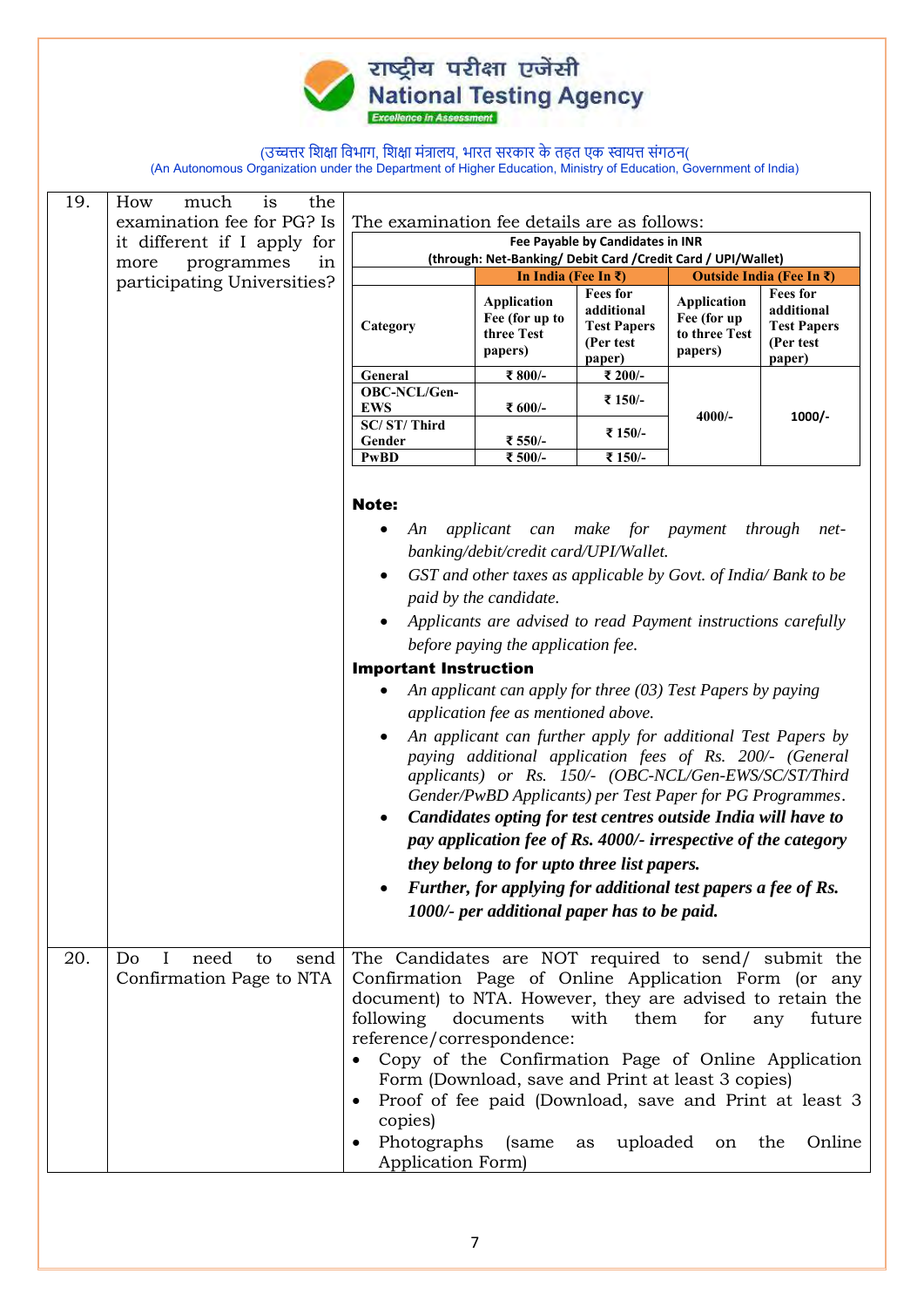

| 21. | If $I$<br>have<br>made<br>any<br>while<br>mistake(s)<br>registering/applying, can<br>I make changes later in<br>the Application Form?                                    | The applicant can make changes in some fields when NTA<br>open the rectification/correction window, before<br>will<br>issuance of Admit Card.<br>No corrections shall be allowed after the closure of correction<br>window and all particulars entered by the candidate would<br>be considered as final.                                                                                                                                                                                                                                                       |
|-----|--------------------------------------------------------------------------------------------------------------------------------------------------------------------------|----------------------------------------------------------------------------------------------------------------------------------------------------------------------------------------------------------------------------------------------------------------------------------------------------------------------------------------------------------------------------------------------------------------------------------------------------------------------------------------------------------------------------------------------------------------|
| 22. | I have made the online<br>but<br>payment<br>my<br>confirmation page has not<br>been generated. What to<br>do?                                                            | Such problem occurs because of drop in connectivity from<br>Banks' server to the agency server on which NTA website<br>has been hosted. You are advised to wait for some time if<br>such problem is faced by you.<br>In case the Confirmation Page is not generated even after<br>waiting sometime then the transaction is cancelled, and<br>amount will be refunded to the candidate's account after<br>reconciliation with the bank.<br>In such cases, the candidate has to make another<br>transaction, to confirm and complete the application<br>process. |
| 23. | I have made the online<br>payment but my status is<br>updated<br>not<br>the<br>on<br>system.                                                                             | If it is not updated within 24 hours, raise a query in Query<br>redressal system or send a mail at cuet-pg@nta.ac.in giving<br>details of your mobile number, application number, payment<br>reference number and proof of payment.                                                                                                                                                                                                                                                                                                                            |
| 24. | have<br>made<br>double<br>L<br>of exam<br>fee.<br>payment<br>When will I get the refund<br>of extra payment made by<br>me?                                               | Any extra payment made by you will be refunded to you after<br>reconciliation with the bank.                                                                                                                                                                                                                                                                                                                                                                                                                                                                   |
| 25. | I made some corrections<br>After<br>submitted.<br>and<br>submission, I found that<br>still<br>there<br><i>is</i><br>some<br>correction to<br>be<br>done.<br>Can I do so? | After submission of corrections, you cannot reopen the<br>application and for additional corrections. Please check the<br>form thoroughly before submission.                                                                                                                                                                                                                                                                                                                                                                                                   |
| 26. | Why am I asked in the<br>correction window to pay<br>additional fee after<br>making corrections?                                                                         | No additional fee is charged for making corrections in the<br>details of application form, if there is no change in the<br>Category.<br>As amount of exam fee depends on the Category to which a<br>candidate belongs, an additional fee may be applicable in<br>certain cases.<br>Please check the Information Bulletin for the amount of fee<br>payable by different Categories.                                                                                                                                                                             |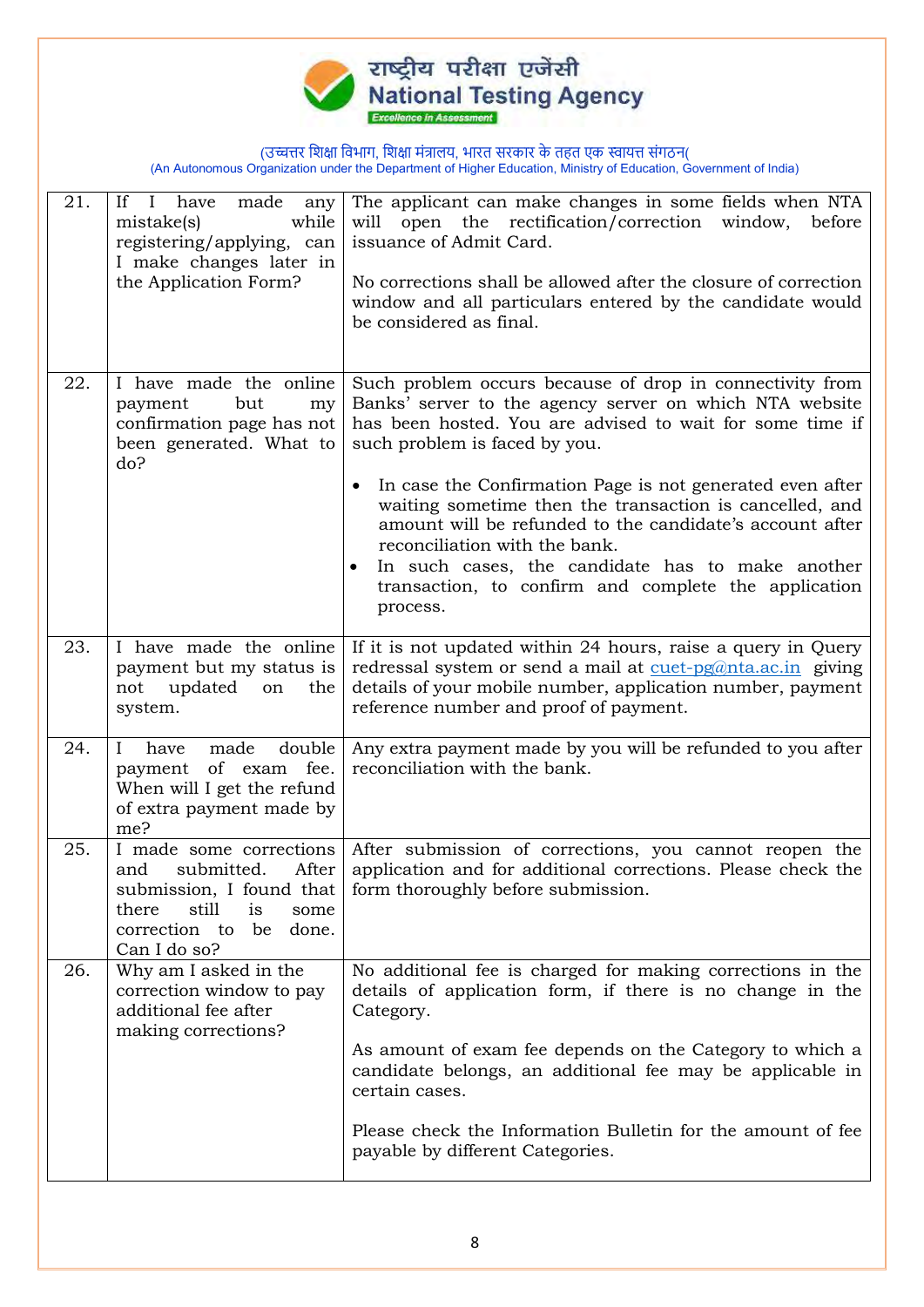

| 27. | How will I get my admit<br>card?                                                                                 | The admit card will be uploaded on NTA website<br>$\frac{https://cuet.nta.nic.in/}{https://cuet.nta.nic.in/}$ as per the schedule communicated<br>through the website. Candidates need to check the admit<br>card carefully for all particulars e.g. Roll No. Name, Subject<br>Group, Date of Birth, Gender, Examination Centre Name,<br>City, and Category etc.                                                                                        |
|-----|------------------------------------------------------------------------------------------------------------------|---------------------------------------------------------------------------------------------------------------------------------------------------------------------------------------------------------------------------------------------------------------------------------------------------------------------------------------------------------------------------------------------------------------------------------------------------------|
| 28. | If I do not get my Admit<br>Card and in case my<br>card has<br>admit<br>some<br>issue, whom should I<br>contact? | In case of any problem related to Admit Card, you may<br>contact our Helpdesk No. 011 40759000 between 09:30<br>A.M. to 5:30 P.M. or write to us at cuet-pg@nta.ac.in                                                                                                                                                                                                                                                                                   |
| 29. | Where can I get the name<br>of test centres?                                                                     | The name of test centre will be mentioned on the Admit<br>Card.                                                                                                                                                                                                                                                                                                                                                                                         |
| 30. | Can I change my test city<br>after<br>receiving<br>admit<br>card?                                                | While applying candidates have to select any four cities of<br>their choice. The efforts will be made to allot city of<br>examination to the candidates in order of the choice opted<br>by them in their application form. Please select your<br>preferred choices carefully.                                                                                                                                                                           |
|     |                                                                                                                  | However, NTA reserves the right to change the city based on<br>administrative feasibility.<br>The Examination City Centre, once opted, shall not be<br>changed.                                                                                                                                                                                                                                                                                         |
| 31. | What is the reporting time.<br>at the centre?                                                                    | Reporting time starts 2 hours prior to the scheduled<br>commencement of the exam.<br>However, candidates are advised to report as per staggered<br>entry slot mentioned on their admit Card in order to avoid<br>crowd during verification of the admit cards, registration,<br>frisking, etc.                                                                                                                                                          |
| 32. | What is the last time for<br>entry?                                                                              | Candidates are required to be in the exam centre at least<br>half an hour before the commencement of the exam.                                                                                                                                                                                                                                                                                                                                          |
| 33. | What documents<br>do I<br>need to carry to the<br>examination centre on the<br>day of examination?               | Candidates MUST bring the following documents on the day<br>of examination at the test centre:<br>Admit Card along with Undertaking downloaded from the<br>$\bullet$<br>NTA website (a clear printout on A4 size paper)<br>Any one of the original and valid Photo Identification<br>Proof issued by the government - PAN card/Driving<br>License/Voter ID/ Passport/ Aadhaar<br>Card<br>(With<br>EAadhaar/ Ration<br>photograph)/<br>Card./<br>Aadhaar |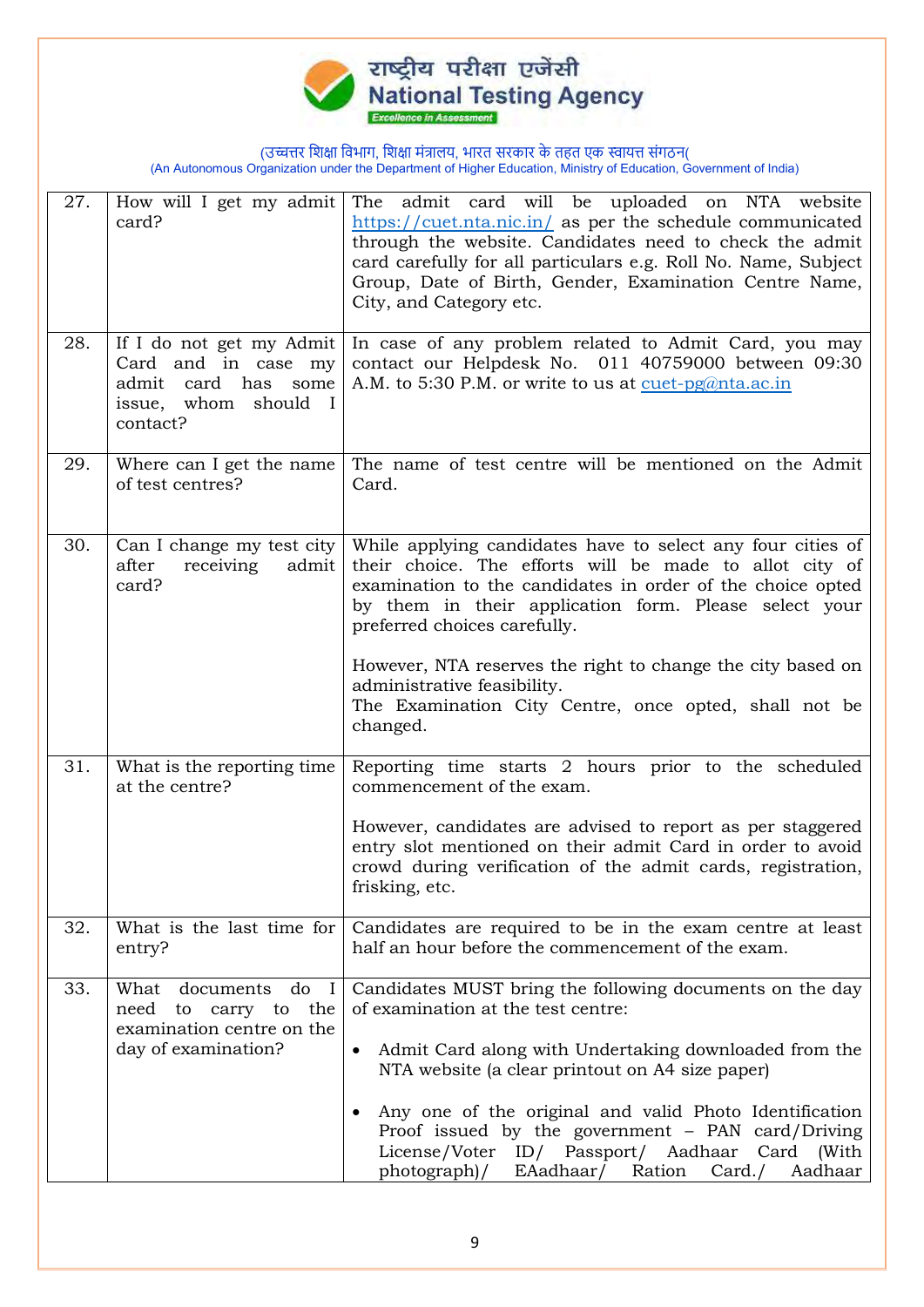

|     |                                                                                 | Enrolment No. with Photo. All other ID/Photocopies of<br>IDs even if attested/scanned photo of IDs in mobile<br>phone will NOT be considered as valid ID Proof.<br>PwBD certificate issued by the Competent Authority, if<br>claiming relaxation under PwBD category. The scribe<br>must also carry an Undertaking regarding educational<br>qualification, etc, passport size photograph, valid<br>government identity proof and self-declaration regarding<br>COVID-19 (as per above format).<br>You also need to carry<br>One sanitizer bottle (small)<br>Mask<br>$\bullet$<br>Drinking water in a transparent bottle<br>A simple transparent pen(Blue/Black)<br><b>Note:</b> Candidate will not be allowed to take personal items<br>such as mobile phones, digital/analogue watches, food items,<br>study material, lockets, bags, electronic gadgets or any other<br>prohibited items into the testing room. You are advised not to<br>bring these to the test centre. |
|-----|---------------------------------------------------------------------------------|-----------------------------------------------------------------------------------------------------------------------------------------------------------------------------------------------------------------------------------------------------------------------------------------------------------------------------------------------------------------------------------------------------------------------------------------------------------------------------------------------------------------------------------------------------------------------------------------------------------------------------------------------------------------------------------------------------------------------------------------------------------------------------------------------------------------------------------------------------------------------------------------------------------------------------------------------------------------------------|
| 34. | What precaution should I<br>take<br>while<br>carrying<br>document?              | The name on the photo identification must match with the<br>name as shown on the Admit Card.<br>If the name has been changed due to events such as<br>marriage, candidate must show the relevant document like<br>Marriage Certificate / Divorce / Decree / Legal Name<br>Change Document at the time of examination.                                                                                                                                                                                                                                                                                                                                                                                                                                                                                                                                                                                                                                                       |
| 35. | Should I carry a paper to<br>the exam hall for doing<br>some rough work?        | No, blank sheets for doing rough work/calculations will be<br>provided to the candidates at the exam centre and all<br>calculations/rough work are to be done only in the blank<br>sheets.<br>On completion of the test, candidates must drop these rough<br>sheets along with Admit card and Undertaking in the<br>designated box, as instructed by the invigilator on duty.                                                                                                                                                                                                                                                                                                                                                                                                                                                                                                                                                                                               |
| 36. | How<br>do<br>Ι<br>answer<br>questions<br>in<br>the<br>computer based mode?      | Detailed guidelines on the Procedure for appearing in<br>computer based tests are given in the Information Bulletin.<br>You may go through them.                                                                                                                                                                                                                                                                                                                                                                                                                                                                                                                                                                                                                                                                                                                                                                                                                            |
| 37. | Will the question paper be<br>bi-lingual<br>only<br><b>or</b><br>in<br>English? | The CUET (PG) 2022 will be bi-lingual English and Hindi<br>except for language and Sahitya papers.                                                                                                                                                                                                                                                                                                                                                                                                                                                                                                                                                                                                                                                                                                                                                                                                                                                                          |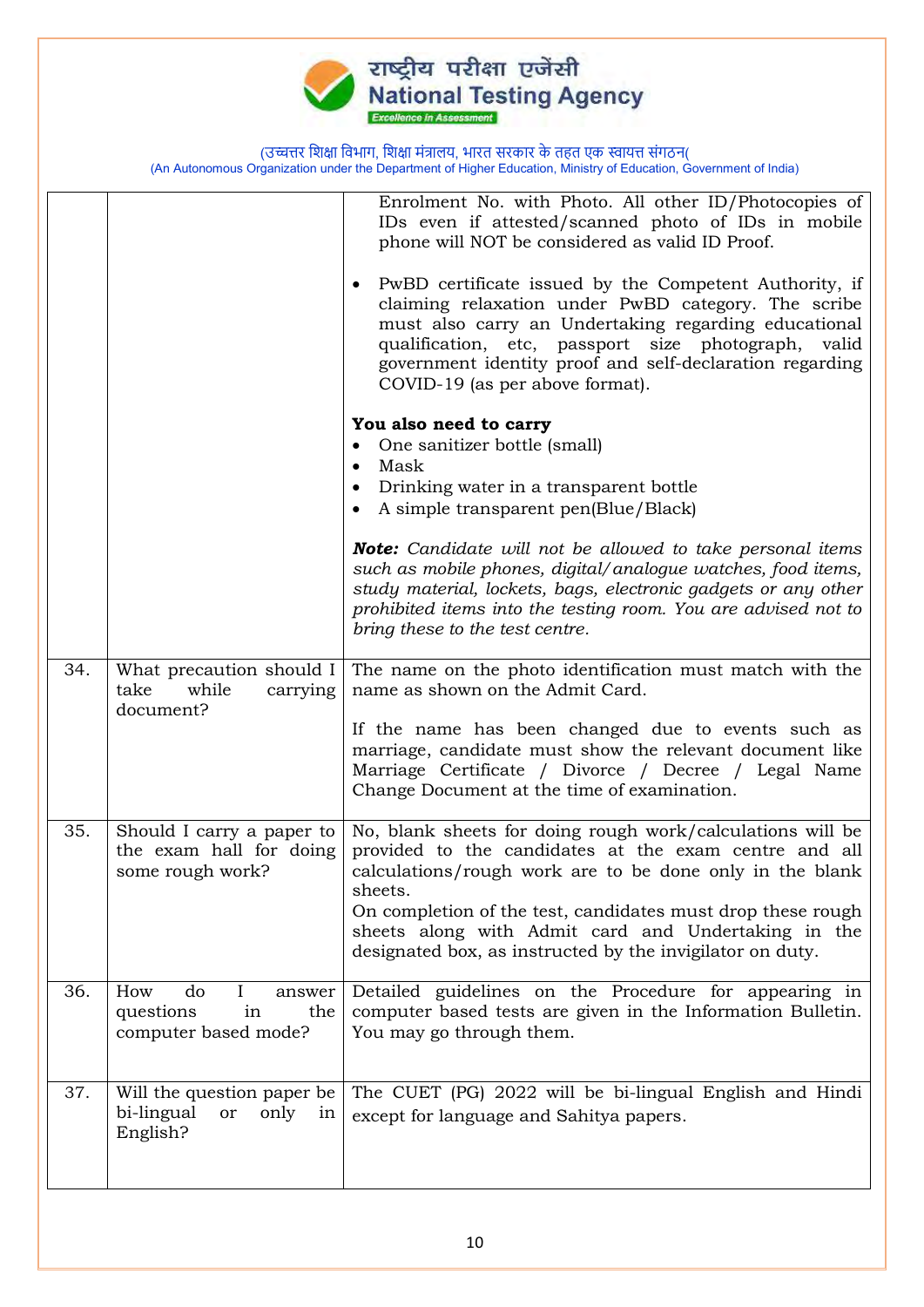

| 38. | Can I take the exam from<br>any computer?                                         | No, a candidate will have to appear for the exam on a pre-<br>assigned workstation of the test centre allocated to him/her<br>mentioned in the admit card.                                                                                                                                                                                                                                                                                                                                          |
|-----|-----------------------------------------------------------------------------------|-----------------------------------------------------------------------------------------------------------------------------------------------------------------------------------------------------------------------------------------------------------------------------------------------------------------------------------------------------------------------------------------------------------------------------------------------------------------------------------------------------|
| 39. | Can I move back and forth<br>between the questions?                               | Yes, candidates will have the option to navigate between the<br>questions by following instructions available on the User<br>Interface.<br>They may change even answer options, any-time before they<br>enter submit button.                                                                                                                                                                                                                                                                        |
| 40. | What precautions<br>do<br>$\mathbf{I}$<br>need to take during the<br>examination? | $\bullet$<br>Each candidate has to attempt subject as per the choice in<br>the Application Form.<br>Please ensure that name of the subject on the screen is the<br>$\bullet$<br>same as per your admit card. In case of any discrepancy<br>please inform Invigilators immediately.<br>The candidates must attempt subjects as per their choice in<br>$\bullet$<br>the Application, so they must exercise choice carefully. Once<br>printed on the Admit Card it will not be changed.                |
| 41. | What if I could not appear<br>in the examination<br>on<br>scheduled date?         | No candidate will be allowed to appear at the examination<br>centre/date/timings other than that allotted to them on their<br>Admit card.<br>Important: For those who are unable to appear on the<br>scheduled date of test for any reason, retest shall not be<br>held by the NTA under any circumstances.                                                                                                                                                                                         |
| 42. | Can I cancel the exam?                                                            | No, under no circumstances a cancellation shall be allowed.                                                                                                                                                                                                                                                                                                                                                                                                                                         |
| 43. | If I do not take my exam,<br>will I be eligible for a<br>refund?                  | No, there is no provision for refund of fees.                                                                                                                                                                                                                                                                                                                                                                                                                                                       |
| 44. | What will I be provided<br>with during the exam?                                  | At the test centre, each candidate will be allotted a desk with a<br>computer terminal and white sheets for rough work.<br>Rough work cannot be done on any other paper/sheet, as no<br>other material will be allowed inside the examination room. On<br>completion of the exam, candidates will have to drop these<br>papers in designated boxes as instructed by the invigilator.<br>Every candidate would also be offered a mask. They would be<br>provided material for hand sanitization too. |
| 45. | How do I know when the<br>exam time has ended?                                    | There will be an on-screen timer on the top right corner of your<br>screen which will count down for the allocated time. Candidates<br>are advised to check this timer regularly and allocate their time<br>carefully.                                                                                                                                                                                                                                                                              |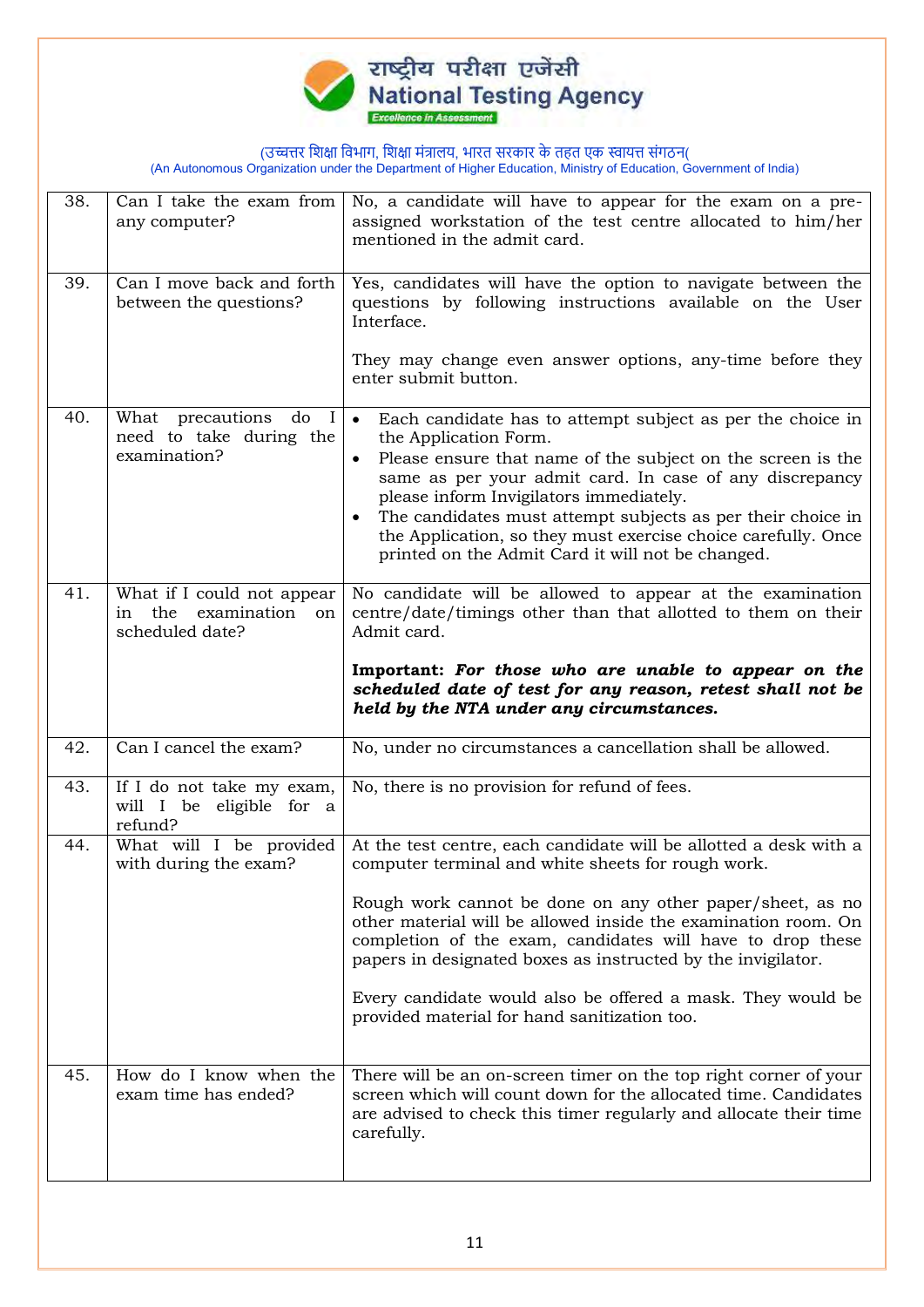

| 46. | Will I be able to leave early<br>if I finish the exam before<br>the allocated exam time<br>has ended?                                 | No, candidates will not be allowed to leave until the entire<br>duration of the exam is up with the exception of genuine<br>medical emergency.                                                                                                                                                                                                                                                                  |
|-----|---------------------------------------------------------------------------------------------------------------------------------------|-----------------------------------------------------------------------------------------------------------------------------------------------------------------------------------------------------------------------------------------------------------------------------------------------------------------------------------------------------------------------------------------------------------------|
| 47. | In case of any technical<br>the<br>problems<br>with<br>computer system, at the<br>exam centre, what should I<br>do? Will I lose time? | In case of any technical problems with the computer at the<br>exam centre due to which you are not able to continue the<br>exam, inform the invigilator. He/ She would fix the issue or will<br>map you to another PC through a proper process. Your exam<br>time in the next session will commence from the time you<br>discontinued your exam on the first system. There would be no<br>loss of time for you. |
| 48. | will determine<br>Who<br>the<br>final<br>list<br>for<br>merit<br>Admission? How would be<br>the results declared?                     | NTA will generate the Score Card only. After that the admission<br>exercise (including counselling) shall be handled by the<br>participating University officials only.<br>Scores and candidate data would be shared with the<br>Universities where the applicant has applied.                                                                                                                                  |

**IMPORTANT: All Candidates are requested to read COVID-19 related guidelines/advisory available on NTA website** 

**This document is merely an attempt to provide answers to some common questions posted to us, by the candidates. However, this list is neither exhaustive nor does it purport to be a source of complete information on the subject. Hence candidates are advised, in their own interest to refer to the "Information Bulletin" of CUET (PG) on this site, besides referring to the CUET website for detail information, and ensure to meet eligibility criteria. FAQs may be referred for a quick reference only.**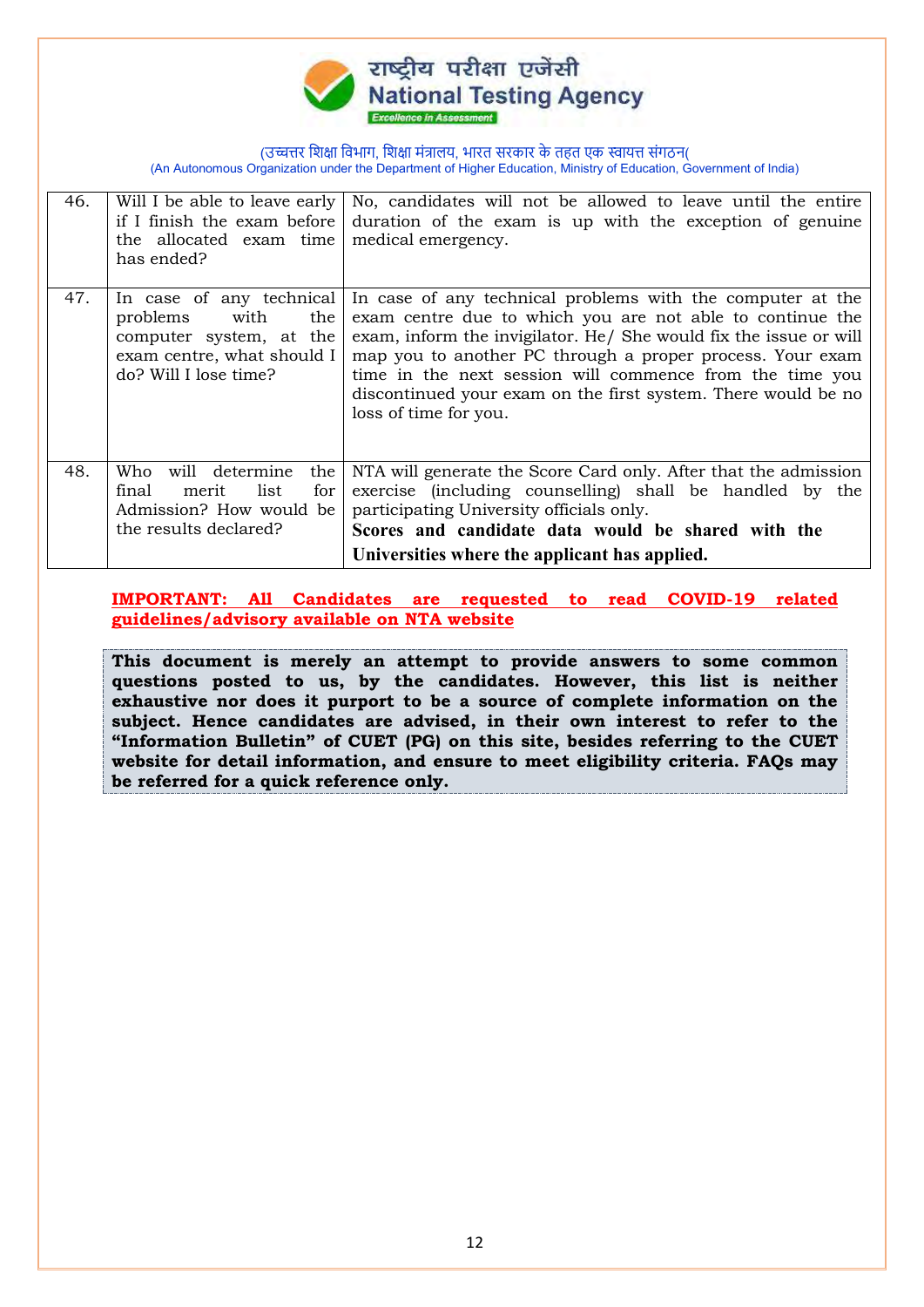

## **LIST OF PARTICIPATING UNIVERSITIES IN CUET- (PG)- 2022**

| ESTABLISHED 1996<br><b>Babasaheb Bhimrao</b><br><b>Ambedkar University</b> | <b>Banaras Hindu University</b>                                                                          | <b>Central Tribal University of</b><br>Andhra Pradesh                                               | <b>Central University of</b><br><b>Andhra Pradesh</b>              |
|----------------------------------------------------------------------------|----------------------------------------------------------------------------------------------------------|-----------------------------------------------------------------------------------------------------|--------------------------------------------------------------------|
| <b>Central University of South</b><br><b>Bihar</b>                         | गुजरात खेळ्रांव विश्वविद्याल<br>CENTRAL UNIVERSITY OF GUJARAT<br><b>Central University of</b><br>Gujarat | <b>Central University of</b><br>Haryana                                                             | ਰਾਸ਼ੇਗਟ<br><b>Central University of</b><br><b>Himachal Pradesh</b> |
| <b>Central University of</b><br>Jammu                                      | <b>Central University of</b><br><b>Jharkhand</b>                                                         | <b>STELL BALENBEARIN</b><br><b>CONTRACTOR CONTRACT</b><br><b>Central University of</b><br>Karnataka | <b>Central University of</b><br><b>Kashmir</b>                     |
| <b>Central University of Kerala</b>                                        | L<br><b>CONTRAL</b><br><b>Central University of</b><br>Odisha                                            | OF PUNJAR<br><b>Central University of</b><br>Punjab                                                 | <b>Central University of</b><br>Rajasthan                          |
| <b>Central University of Tamil</b><br>Nadu                                 | <b>Indira Gandhi National</b><br><b>Tribal University</b>                                                | Dr. Harisingh Gour<br>Vishwavidyalaya                                                               | <b>Guru Ghasidas</b><br>Vishwavidyalaya                            |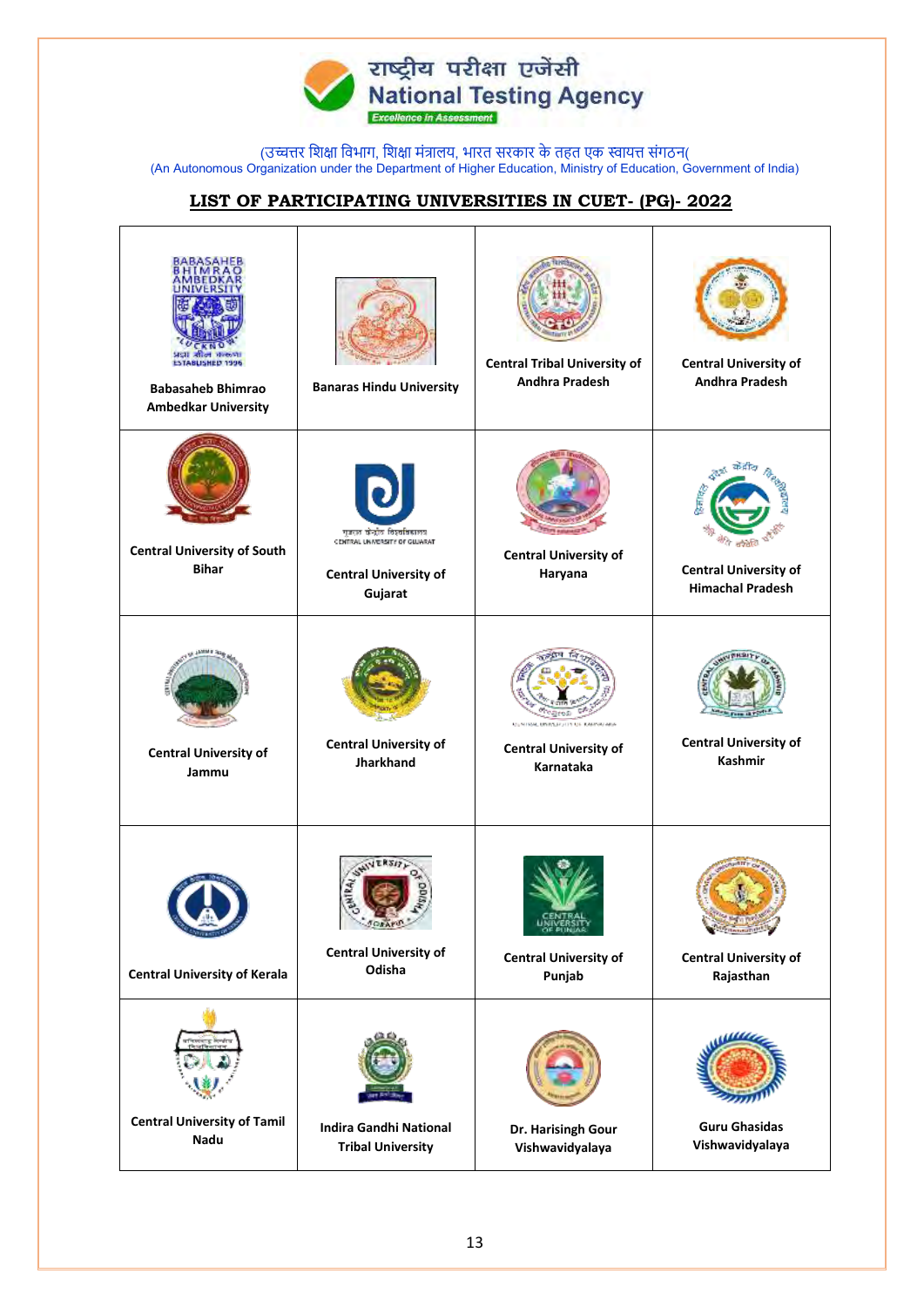

| Hemvati Nandan Bahuguna<br><b>Garhwal University</b> | Jawaharlal Nehru<br><b>University</b>                           | Mahatma Gandhi<br>Antarrashtriya Hindi<br>Vishwavidyalaya | <b>Manipur University</b>                                                                                                                  |
|------------------------------------------------------|-----------------------------------------------------------------|-----------------------------------------------------------|--------------------------------------------------------------------------------------------------------------------------------------------|
| <b>North Eastern Hill</b><br><b>University</b>       | <b>Pondicherry University</b>                                   | Apex University, Rajasthan                                | <b>Sikkim University</b>                                                                                                                   |
| <b>Tezpur University</b>                             | wnine<br>The English and Foreign<br><b>Languages University</b> | <b>Tripura University</b>                                 | <b>University of Hyderabad</b>                                                                                                             |
| Mahatma Gandhi Central<br><b>University</b>          | <b>Central Sanskrit University</b>                              | <b>National Sanskrit</b><br><b>University</b>             | Dr B.R. Amberkar<br>School of Economics<br>University<br><b>Bergslorn</b><br><b>B.R. Ambedkar School of</b><br><b>Economics University</b> |